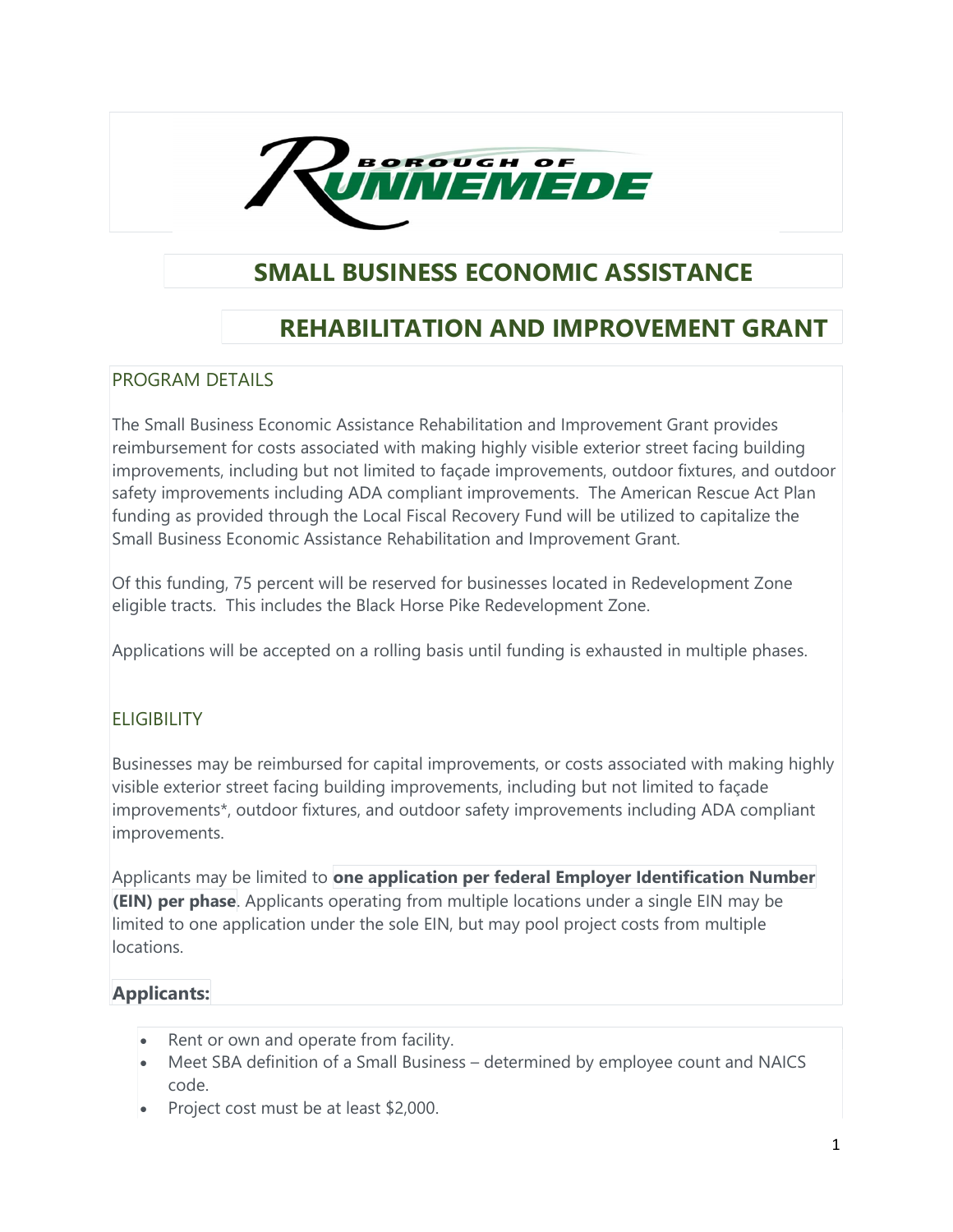- Project must have commenced on or after March 1, 2021 and be completed within one year of application approval date. Project may not have been submitted to any other reimbursement program, or funded by any program locally, through the State of New Jersey, NJEDA, or any other State or Federal Assistance Programs. Certification will be required by applicant.
- Provide a current tax clearance certificate prior to approval.
- Be in good standing with The Borough of Runnemede, Department of Labor, and Department of Environmental Protection.
- Certify at time of application that they are not in default of any payments due to the Borough of Runnemede, State of New Jersey, U.S. Treasury, or any other State or Federal programs.
- Certify at application the applicant is willing to pay wages that are the greater than or compliant with the State of New Jersey Department of Labor and Workforce Development.

## Improvement project must meet the following eligibility requirements:

- Exterior highly visible street facing building improvements including but not limited to façade improvements\*, outdoor fixtures, and outdoor safety improvements including ADA compliant improvements.
- Total project cost must be at least \$2,000.
- Work must be complete within 1 year of application approval date.
- Projects utilizing contractors with 4 or more employees (total workforce, not specific to project) may be subject to Affirmative Action requirements.

Home-based businesses **are not** eligible for reimbursement for renovation or improvement projects. Applicants are responsible for all applicable local approvals (e.g. variance approvals (if required), zoning, and building permits). If applicant leases space, then landlord's permission to make improvements is required. Proof of all inspections and approvals will be required upon completion.

#### INELIGIBLE PROJECTS:

- Capital
- Debt Refinancing
- Equipment/Inventory Acquisition
- **•** Application Fees
- Permit Fees
- Legal Fees
- Plumbing Repair/Improvements
- HVAC Repair/Improvements
- Parking Lot Resurfacing
- Interior Remodeling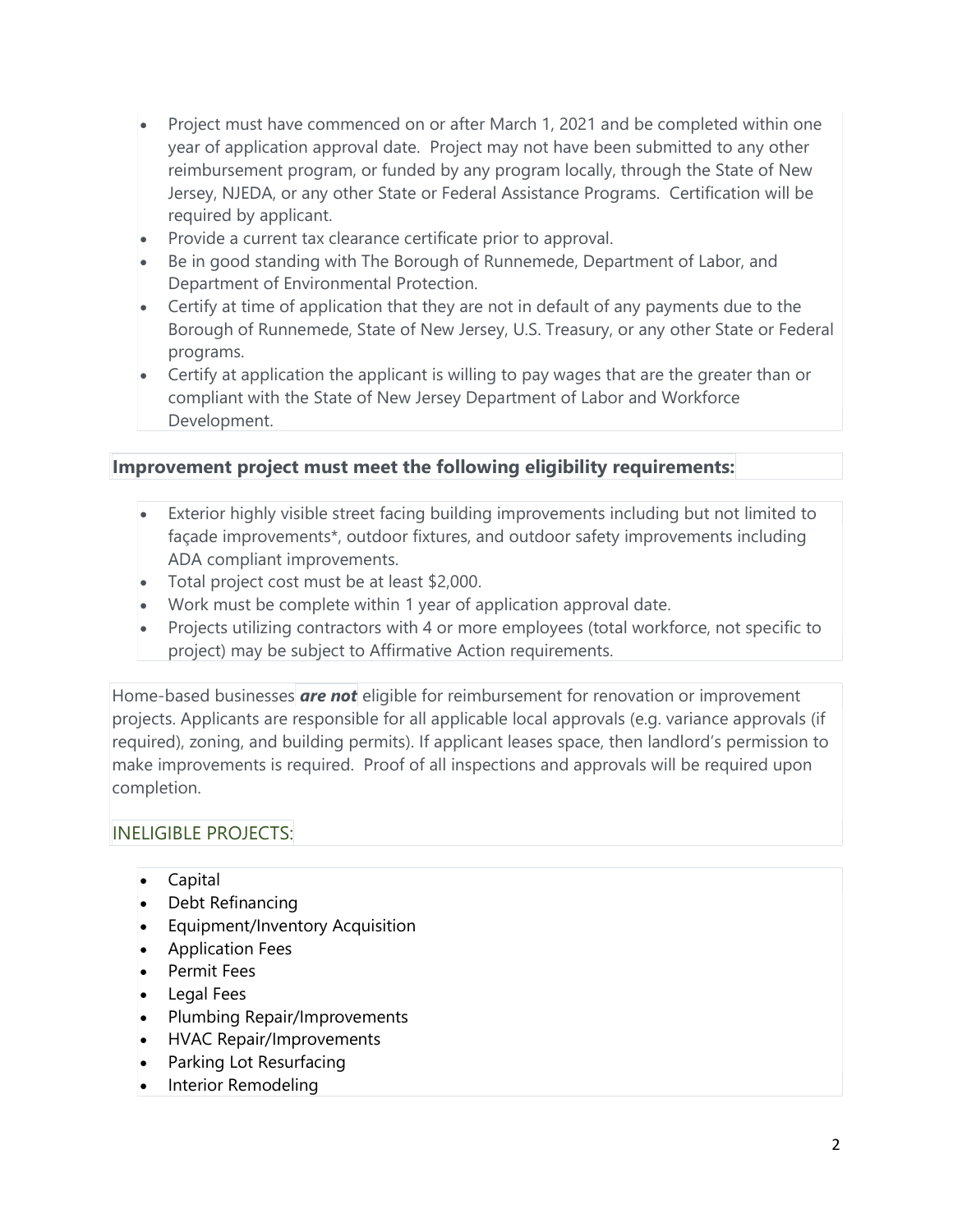## AWARD SIZE

Reimbursement of up to 50% of total project costs incurred up to \$10,000. Only one award per phase is allowed per EIN for the life of the program.

## \*FAÇADE IMPROVEMENTS:

For the purpose of this program, "façade" includes the exterior of any highly visible street-facing building wall, but does not include the building's interior, roofing, structural improvements, or other site improvements except as noted below.

Eligible Façade Improvement Projects include but are not limited to:

- 1. Repair, restoration, or installation of exterior masonry and siding
- 2. Repair, replacement, or installation of awnings, windows, trim, doors, gutters, downspouts, stone or brick, or other architectural details.
- 3. Repair or replacement of exterior lighting attached to a building or illuminating a sign.
- 4. Repair or construction of entryways
- 5. Stairs, porches, railings repair or replacement (street facing)
- 6. Cleaning, preparation, and painting of exterior walls and trim in conformance with the approved color palette.
- 7. Removal of barriers for ADA compliance
- 8. Removal, replacement, or repair of exterior wall, freestanding, or projecting signs.
- 9. Other improvements as approved.

#### FINANCING:

The maximum grant award for a single project is \$5,000. A minimum private match of 50 (fifty) percent of the grant amount is required.

#### APPLICATION PROCESS:

The application process includes the following steps:

1. Applicant to review the Runnemede Zoning Ordinance or the Black Horse Pike Redevelopment Zone Overlay, as applicable.

2. Applicant prepares a written description of proposed improvements including cost estimates, and information regarding colors, materials, and other elements necessary to describe the proposed improvement and demonstrate compliance with the applicable design guidelines.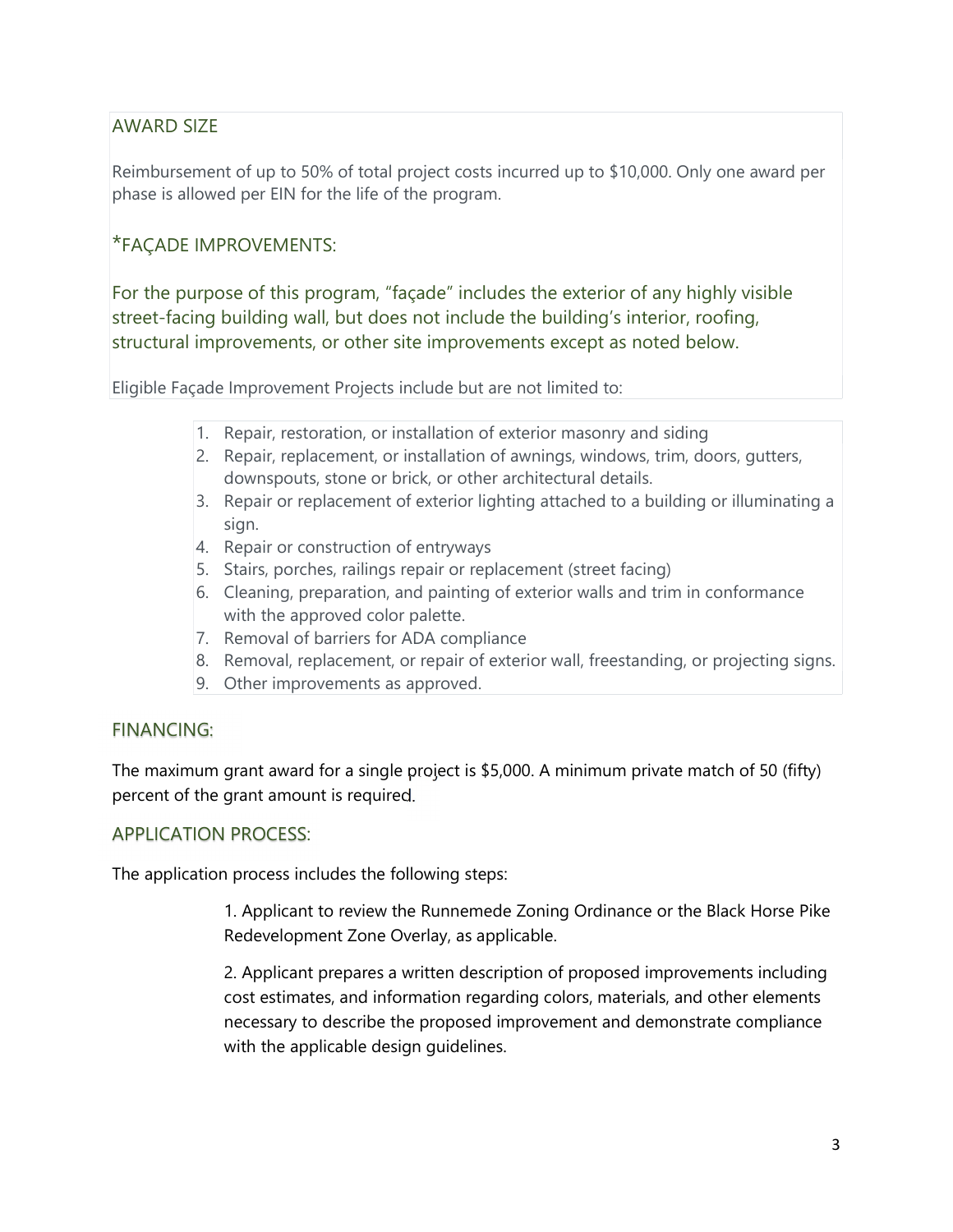3. Applicant schedules a grant application meeting with the Borough to discuss proposed improvements. Borough staff will explain grant application requirements.

4. Applicant submits a grant application with supporting documentation as outlined in the grant application meeting.

5. Projects requiring further review are required to complete those reviews prior to submittal of a grant application.

6. Applications received after the exhaustion of funds will not be considered.

#### REVIEW PROCESS:

Grant applications are reviewed initially by the Redevelopment Committee to determine eligibility and consistency with the submittal requirements of this grant program. Applications meeting these requirements are then forwarded to the Runnemede Planning Board if applicable for review and decision at a regularly scheduled meeting of the committee.

#### REVIEW CRITERIA:

All projects will be reviewed based on the following criteria:

- 1. Positive impact of the project on the aesthetic appearance of the building.
- 2. Positive impact of the project on the overall streetscape.
- 3. Preservation and enhancement of the architectural integrity of the building.
- 4. Positive contribution of the project on the urban renewal effort.
- 5. Amount of additional investment leveraged by the grant.
- 6. Compliance with applicable design guidelines and standards.
- 7. Evidence of financial ability to meet matching requirements

#### REIMBURSEMENT PROCEDURE:

Project reimbursement will occur based on the following procedures:

1. Reimbursement will occur only after construction is complete and a Borough inspection has been conducted.

2. Upon project completion, Borough staff should be contacted to conduct a site inspection.

3. Detailed written invoice(s) or itemized receipts and proof of payment (e.g., cancelled checks) shall be required with all reimbursement requests.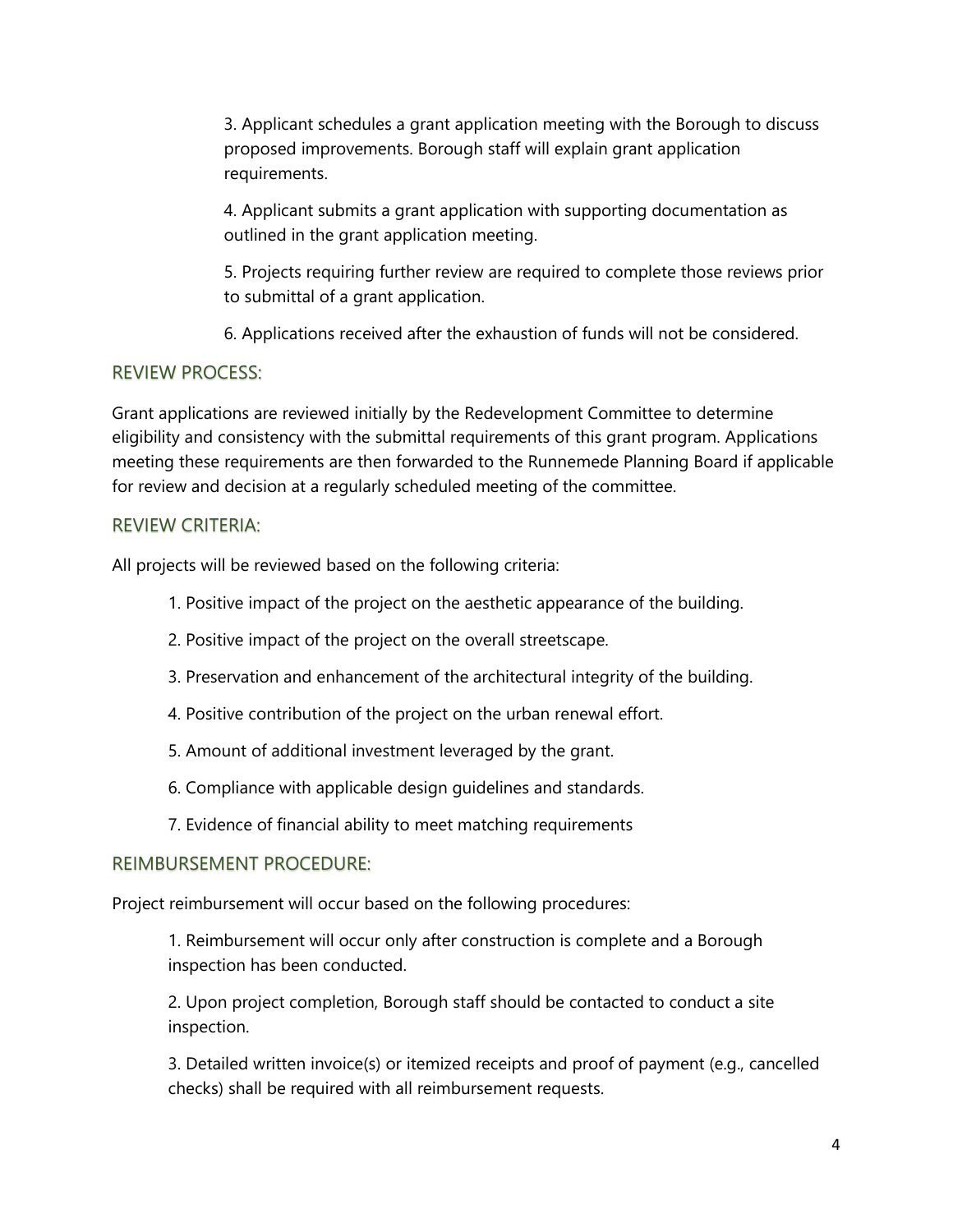4. If a licensed contractor was not used, receipts for materials shall be provided.

5. Funds will be dispersed within three (3) to six (6) weeks following submittal and verification of all documentation.

The Borough reserves the right to refuse reimbursements in whole or in part for work that:

1. Does not conform to the program or design guidelines.

2. Does not conform to the proposal submitted with the application and authorized by the Borough.

3. Is not commensurate with the workmanship and cost customary to the industry.

4. Is not completed within one year. (Requests for extension will be considered only if made in writing and progress towards completion has been demonstrated).

5. Does not conform to the terms of the grant agreement.

Further Information Contact:

Joyce Pinto, Borough Clerk

24 N. Black Horse Pike

Runnemede, NJ 08078

Phone: (856) 939-5161

Fax: (856)939-0202

## APPLICANT CERTIFICATION OF FUNDING:

Project may not have been submitted to any other reimbursement program, or funded by any program locally, through the State of New Jersey, NJEDA, or any other State or Federal Assistance Programs.

I, \_\_\_\_\_\_\_\_\_\_\_\_\_\_\_\_\_\_\_\_\_\_\_\_\_\_, hereby certify that no funding or reimbursement has been received through any program or grant locally, through the State of New Jersey, NJEDA, or any other State or Federal Assistance Program for this project.

\_\_\_\_\_\_\_\_\_\_\_\_\_\_\_\_\_\_\_\_\_\_\_\_\_\_\_\_\_\_\_\_\_ \_\_\_\_\_\_\_\_\_\_\_\_\_\_\_\_\_\_\_\_\_\_\_\_\_\_\_\_\_\_\_\_\_\_

Print Name Signature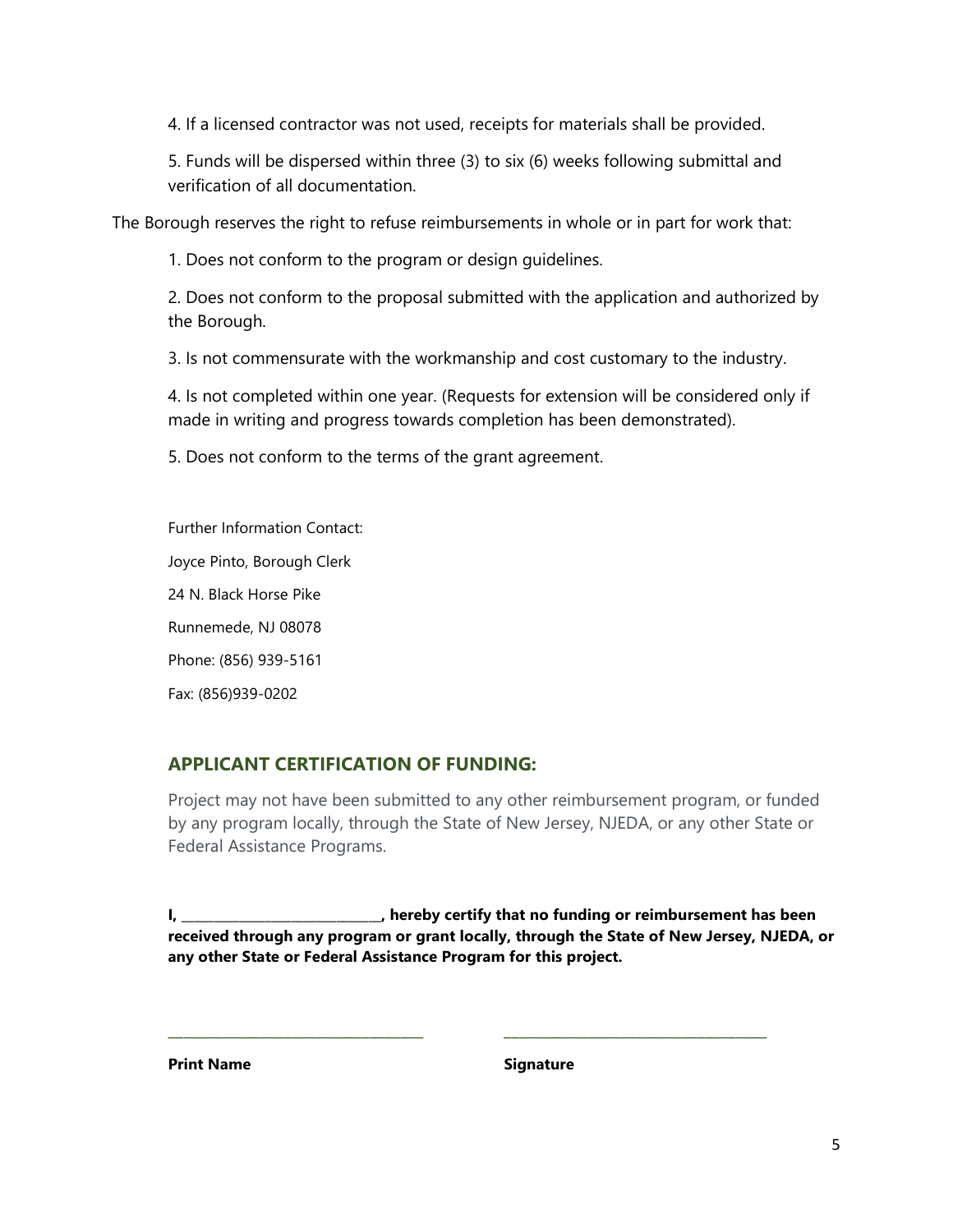#### APPLICANT CERTIFICATION OF GOOD STANDING:

Applicant certifies good standing with the Borough of Runnemede, the U.S. Treasury, the State of New Jersey, and any other State or Federal Programs.

I, \_\_\_\_\_\_\_\_\_\_\_\_\_\_\_\_\_\_\_\_\_\_\_\_\_, hereby certify that I am in good standing and hereby am not in default of payments with the Borough of Runnemede, the State of New Jersey, the U.S. Treasury, or any other State or Federal Program.

\_\_\_\_\_\_\_\_\_\_\_\_\_\_\_\_\_\_\_\_\_\_\_\_\_\_\_\_\_\_\_\_\_ \_\_\_\_\_\_\_\_\_\_\_\_\_\_\_\_\_\_\_\_\_\_\_\_\_\_\_\_\_\_\_\_\_\_

Print Name Signature

I have included the following with this application:

- W-9
- New Jersey Business Registration Certificate
- Copy of Borough of Runnemede current Business License
- Certification from the Tax Collector that all Tax and Sewer accounts are current and no delinquencies exist
- I am also certifying that there are no outstanding fines due to code violations or outstanding permit issues with the Borough of Runnemede

\_\_\_\_\_\_\_\_\_\_\_\_\_\_\_\_\_\_\_\_\_\_\_\_\_\_\_\_\_\_\_\_\_\_\_\_\_\_\_\_\_\_\_ \_\_\_\_\_\_\_\_\_\_\_\_\_\_\_\_\_\_\_\_\_\_\_\_\_\_\_\_\_\_\_\_\_\_\_\_\_\_\_\_\_\_\_\_\_

Print Name Signature

I understand that any false claims or statements within this application will void its validity and can result in the rejection of this grant application, or the replacement of funds if issued as a result of false claim.

\_\_\_\_\_\_\_\_\_\_\_\_\_\_\_\_\_\_\_\_\_\_\_\_\_\_\_\_\_\_\_\_\_\_\_\_\_\_\_\_\_\_\_\_ \_\_\_\_\_\_\_\_\_\_\_\_\_\_\_\_\_\_\_\_\_\_\_\_\_\_\_\_\_\_\_\_\_\_\_\_\_\_\_\_\_\_\_\_\_\_

Print Name Signature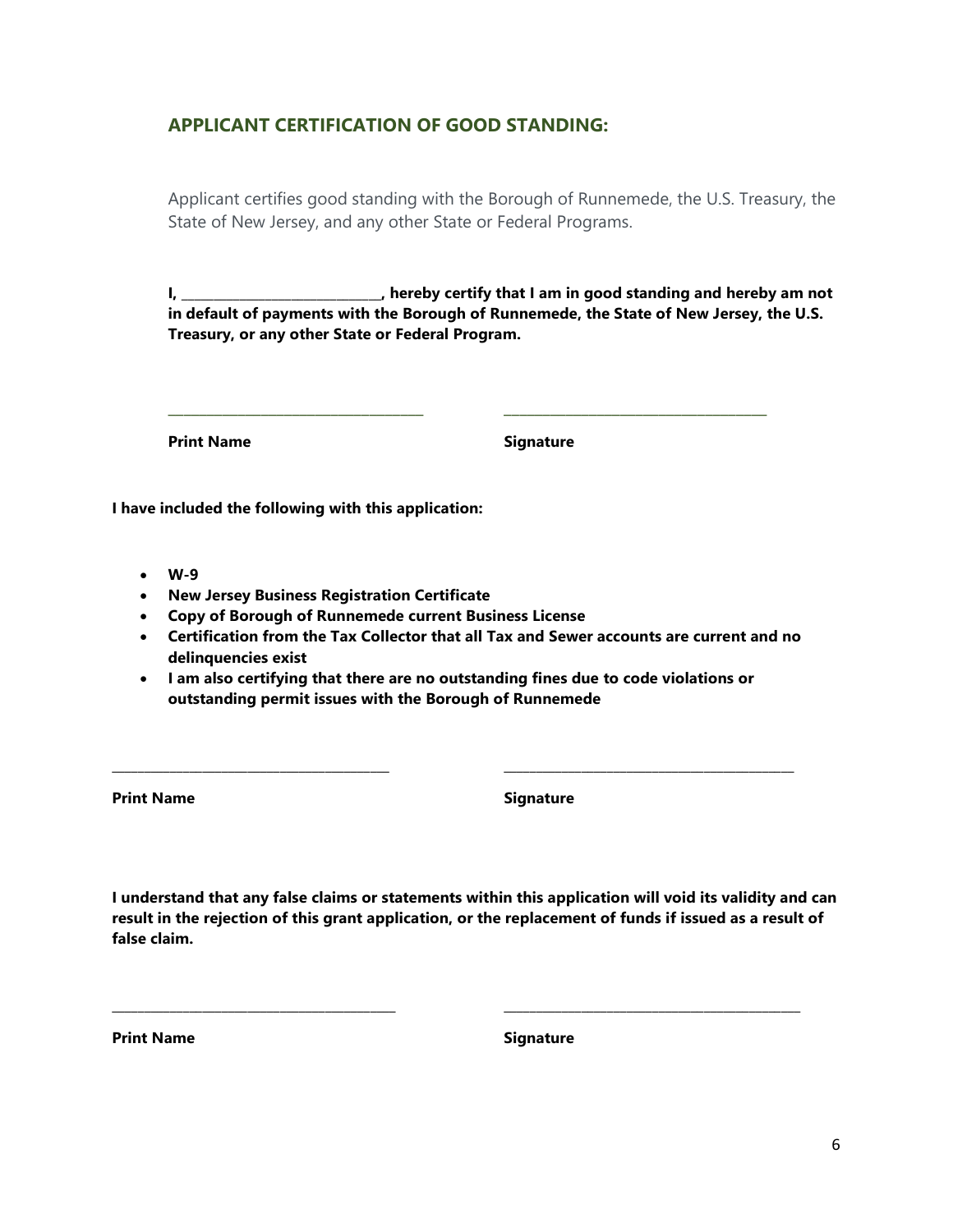#### **Borough of Runnemede**

#### **Small Business Economic Assistance Grant Application**

Please completely fill out this application and return it to the Borough of Runnemede with the items listed in the checklist on page 8.

| <b>Applicant Information:</b>                                                                                        |
|----------------------------------------------------------------------------------------------------------------------|
|                                                                                                                      |
|                                                                                                                      |
|                                                                                                                      |
|                                                                                                                      |
|                                                                                                                      |
|                                                                                                                      |
| <u> 1989 - Johann Stein, marwolaethau a bhann an t-Amhain an t-Amhain an t-Amhain an t-Amhain an t-Amhain an t-A</u> |
|                                                                                                                      |
|                                                                                                                      |
|                                                                                                                      |
|                                                                                                                      |
|                                                                                                                      |
|                                                                                                                      |
|                                                                                                                      |
|                                                                                                                      |
|                                                                                                                      |
|                                                                                                                      |
|                                                                                                                      |
|                                                                                                                      |
| Type of Business________________                                                                                     |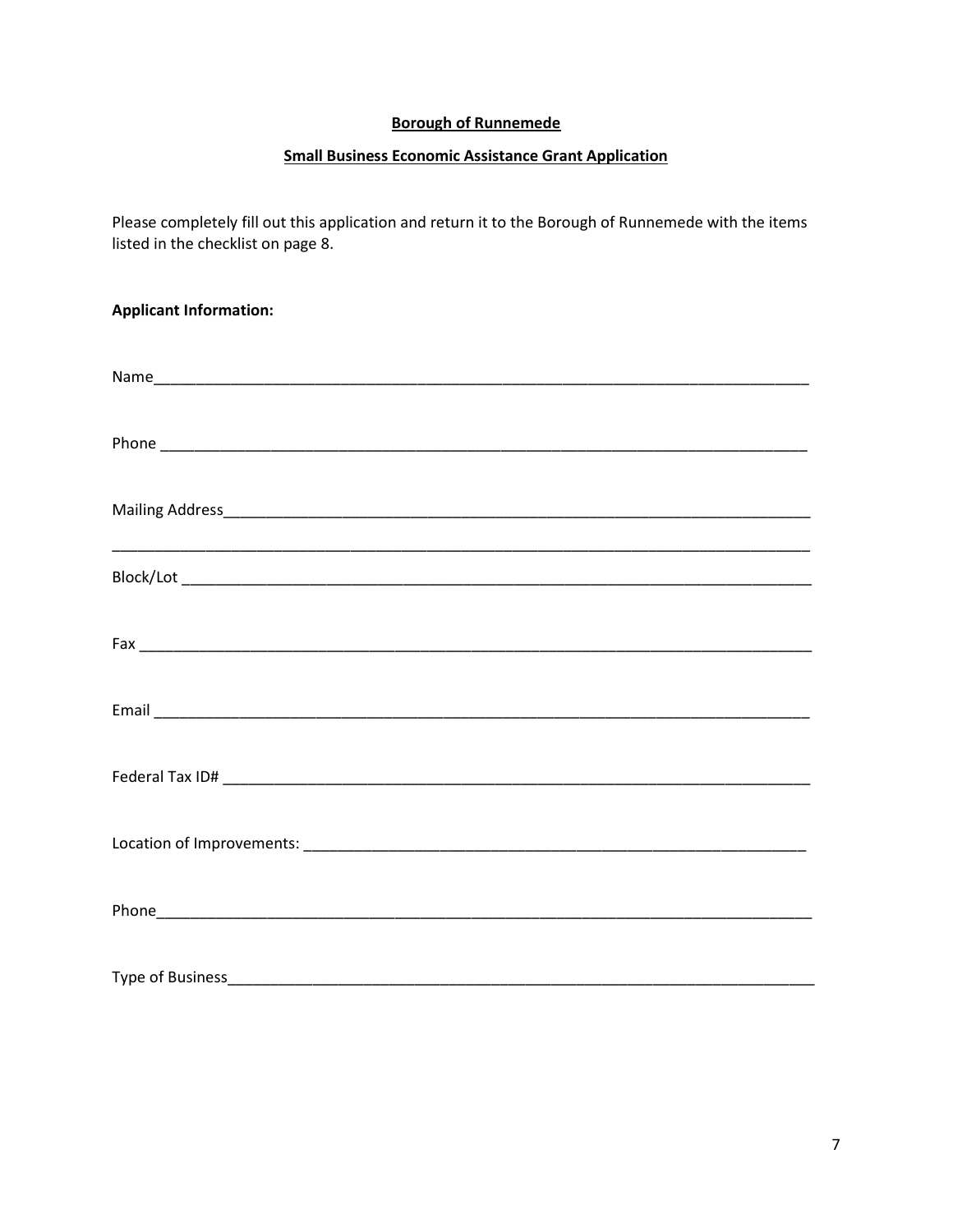Proposed Improvement(s) - Check all that apply

- o Exterior Doors/store front windows
- o Streetscape Elements
- o Landscaping
- o Painting
- o Shutters and Awnings
- o Stairs, Porches, Railings
- o Wall Façade Repair & Treatment
- o Exterior Lighting
- o ADA Compliance Repairs or Replacements
- o Original Architectural Features repair or replacement
- o Signage, Repair or Replacement
- o Other proposed façade improvements (please specify)

Please describe the scope of the proposed project below (include a summary of the building's current condition, areas to be improved and how, as well as any proposed materials or colors). Scope of work may be attached to this application with corresponding photos and plans as required. Total Costs must be included.